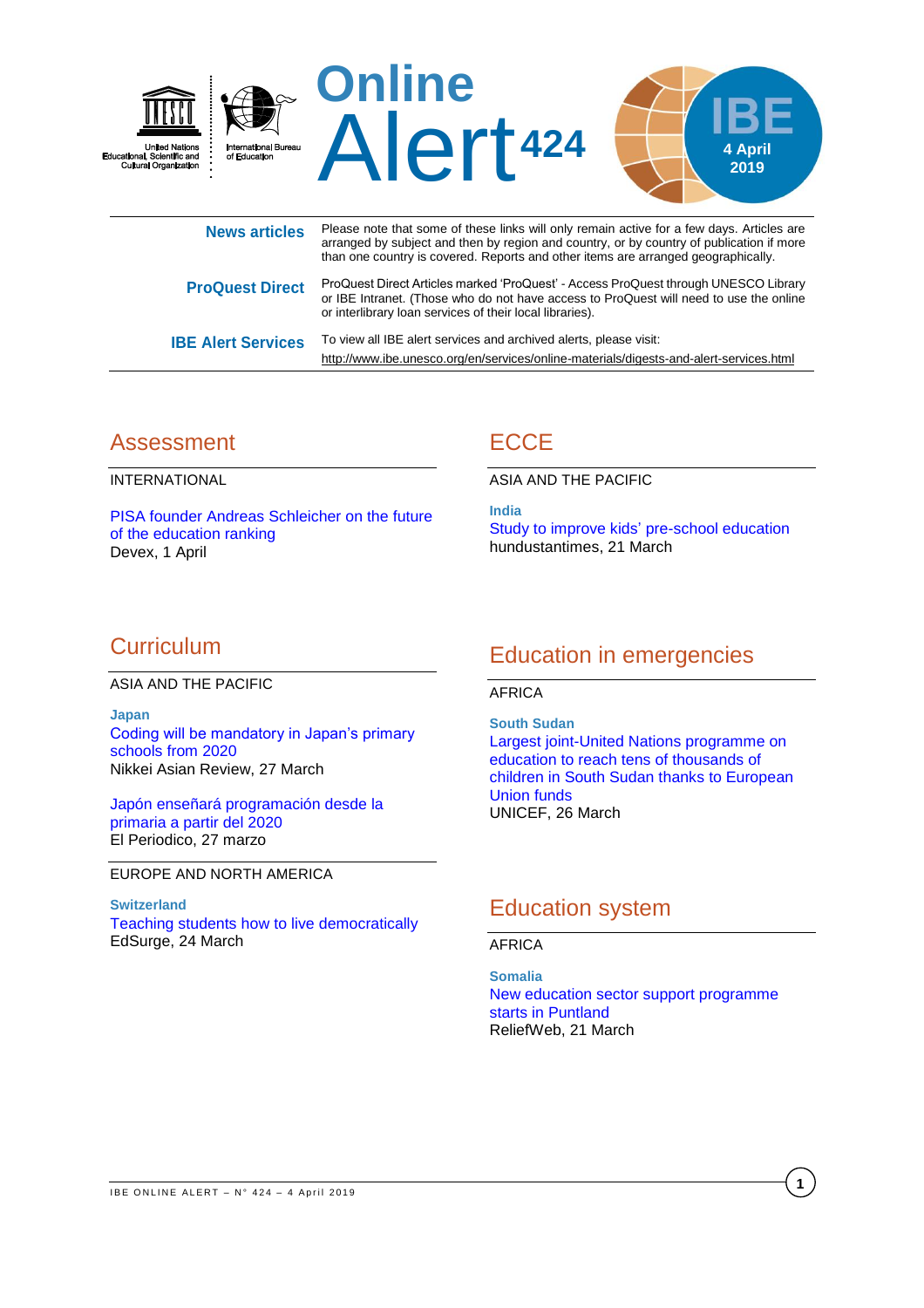### EUROPE AND NORTH AMERICA

**Canada** [Au Québec, la structure des écoles](https://nouvelles.umontreal.ca/article/2019/03/25/au-quebec-la-structure-des-ecoles-secondaires-contribue-a-reproduire-les-inegalites/)  [secondaires contribue à reproduire les](https://nouvelles.umontreal.ca/article/2019/03/25/au-quebec-la-structure-des-ecoles-secondaires-contribue-a-reproduire-les-inegalites/)  [inégalités sociales](https://nouvelles.umontreal.ca/article/2019/03/25/au-quebec-la-structure-des-ecoles-secondaires-contribue-a-reproduire-les-inegalites/) udemnouvelles, 25 mars

### LATIN AMERICA AND THE CARIBBEAN

**The Bahamas** PM : [Education system to be transformed](https://ewnews.com/pm-education-system-to-be-transformed) Eyewitness News, 26 March

**Bermuda** [Minister Rabain Updates on Education 'Plan](http://bernews.com/2019/03/minister-rabain-updates-on-education-plan-2022/)  [2022'](http://bernews.com/2019/03/minister-rabain-updates-on-education-plan-2022/) Bernews, 23 March

### Inclusive education

#### EUROPE AND NORTH AMERICA

**Ireland** [Ireland to pilot Inclusive School Model](https://inclusion-international.org/ireland-to-pilot-inclusive-school-model/) Inclusion International, 1 April

### School violence and bullying

### EUROPE AND NORTH AMERICA

**Norway** Violence [rising at primary schools](https://www.newsinenglish.no/2019/03/20/violence-rising-at-primary-schools/) News in English.no, 20 March

# Education policy and planning

### LATIN AMERICA AND THE CARIBBEAN

**Haiti** Haiti – [Education: The country adopts a policy](https://www.haitilibre.com/en/news-27298-haiti-education-the-country-adopts-a-policy-of-non-formal-education-after-an-11-year-process.html)  [of non-formal education after an 11-year](https://www.haitilibre.com/en/news-27298-haiti-education-the-country-adopts-a-policy-of-non-formal-education-after-an-11-year-process.html)  [process](https://www.haitilibre.com/en/news-27298-haiti-education-the-country-adopts-a-policy-of-non-formal-education-after-an-11-year-process.html) Haiti Libre, 27 March

### **STEM**

### EUROPE AND NORTH AMERICA

**France** [L'enseignement des mathématiques dans la](https://www.education.gouv.fr/cid140498/l-enseignement-des-mathematiques-dans-la-reforme-du-lycee-en-classe-de-premiere-et-terminale-de-la-voie-generale.html)  [réforme du lycée en classe de première et](https://www.education.gouv.fr/cid140498/l-enseignement-des-mathematiques-dans-la-reforme-du-lycee-en-classe-de-premiere-et-terminale-de-la-voie-generale.html)  [terminale de la voie générale](https://www.education.gouv.fr/cid140498/l-enseignement-des-mathematiques-dans-la-reforme-du-lycee-en-classe-de-premiere-et-terminale-de-la-voie-generale.html) Education.gouv.fr, 28 mars

# Gender in education

ARAB STATES

**Pakistan** [Truck art: Advocating for girls' education in](https://en.unesco.org/news/truck-art-advocating-girls-education-pakistan-through-local-art)  [Pakistan through local art](https://en.unesco.org/news/truck-art-advocating-girls-education-pakistan-through-local-art) UNESCO, 28 March [French](https://fr.unesco.org/news/truck-art-promouvoir-leducation-filles-au-pakistan-travers-lart-local) [Spanish](https://es.unesco.org/news/truck-art-promover-educacion-ninas-pakistan-mediante-arte-local)

#### ASIA AND THE PACIFIC

**Japan** [Japan to support education for 4 mil. women in](https://english.kyodonews.net/news/2019/03/70575fc9a9dd-japan-to-support-education-for-4-mil-women-in-developing-countries.html)  [developing countries](https://english.kyodonews.net/news/2019/03/70575fc9a9dd-japan-to-support-education-for-4-mil-women-in-developing-countries.html) Kyodo News, 23 March

## Technology & Education

### ASIA AND THE PACIFIC

### **India**

[Les technologies de l'éducation à la rescousse](https://parismatch.be/lifestyle/technologie/254853/les-technologies-de-leducation-a-la-rescousse-des-ecoles-indiennes)  [des écoles indiennes](https://parismatch.be/lifestyle/technologie/254853/les-technologies-de-leducation-a-la-rescousse-des-ecoles-indiennes) Paris Match, 31 mars

#### [Use of AI and VR in the Indian Education](https://www.analyticsinsight.net/use-of-ai-and-vr-in-the-indian-education-sector/)  **[Sector](https://www.analyticsinsight.net/use-of-ai-and-vr-in-the-indian-education-sector/)** Analytics Insight, 30 March

EUROPE AND NORTH AMERICA

#### **USA**

K-12 [Teachers Us Augmented and Virtual](https://edtechmagazine.com/k12/article/2019/03/k-12-teachers-use-augmented-and-virtual-reality-platforms-teach-biology-perfcon)  [Reality Platforms to Teach Biology](https://edtechmagazine.com/k12/article/2019/03/k-12-teachers-use-augmented-and-virtual-reality-platforms-teach-biology-perfcon) EdTech, 28 March